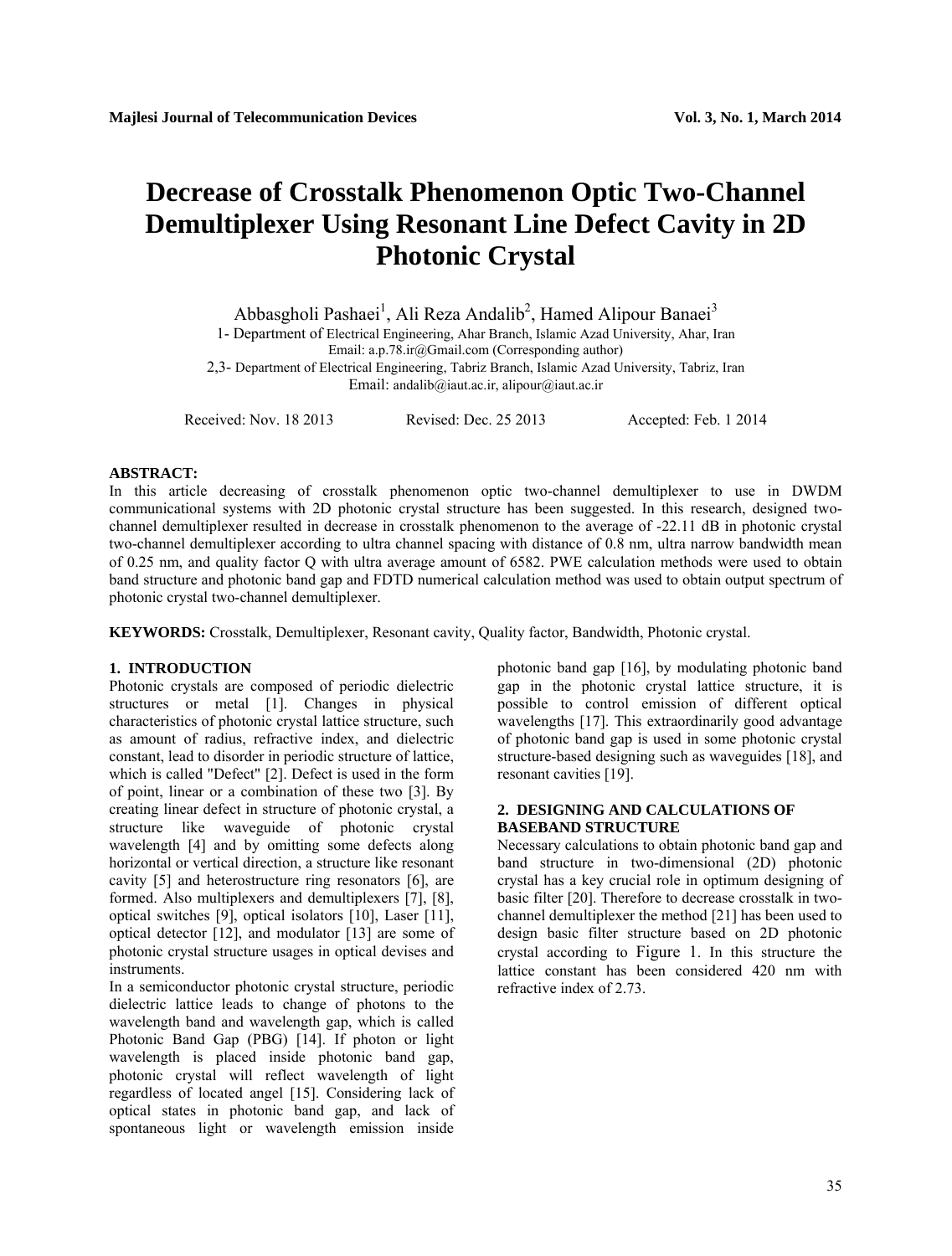

Of the issues that we are always facing with, in calculations of 2D photonic crystal related structures, are complexity, time consuming nature, and high load of wave electromagnetic equation calculations [22]. However, calculations in numerical method are simpler and less time-consuming [23]. So, for calculations of band structure and obtaining photonic crystal structure's photonic band gap range, plain wave

expansion (PWE) numerical method is used [24]. Considering the fact that photonic band gap determines working range of wavelengths of two-channel demultiplexer basic filter, Figure 2 is obtained using simulator software of Bandsolve.



**Fig. 2**. Structure of 2D photonic crystal band gap for designing two-channel demultiplexer basic filter

According to Figure 2, bandwidth of photonic gap in terms of ratio of structure radius filling to the lattice constant is r/a= 0.2748. So the range of photonic band gap is  $0.256 \le \omega a / 2\pi c \le 0.304$  which shows that we can reach wavelengths in a range of  $1381.5$ nm  $\leq \lambda \leq 1640.6$ from structure of 2D photonic crystal lattice in designing basic filter and two-channel demultiplexer.

# **3. DESIGNING AND SIMULATING BASIC FILTER OF DEMULTIPLEXER STRUCTURE**

Minimizing crosstalk of two-channel demultiplexer working wavelengths needs detailed designing of basic filter in 2D photonic crystal structure. One of the methods of designing detailed basic filter is resonant cavity [25]. Resonant cavity transfers optical wavelengths which are in same wavelength of its resonance wavelength, to the waveguide. In fact the main feature of resonant cavity is that it is resonated only in a single optical wavelength. Figure 3, illustrates a sample of resonant cavity.



photonic crystal lattice

The suggested method to design basic filter of twochannel demultiplexer is resonant cavity [26].

For this reason, we achieved the design of Figure 4, after conducting and attaining many methods based on resonant cavity in designing basic filter of two-channel demultiplexer to work in range of DWDM communicational systems.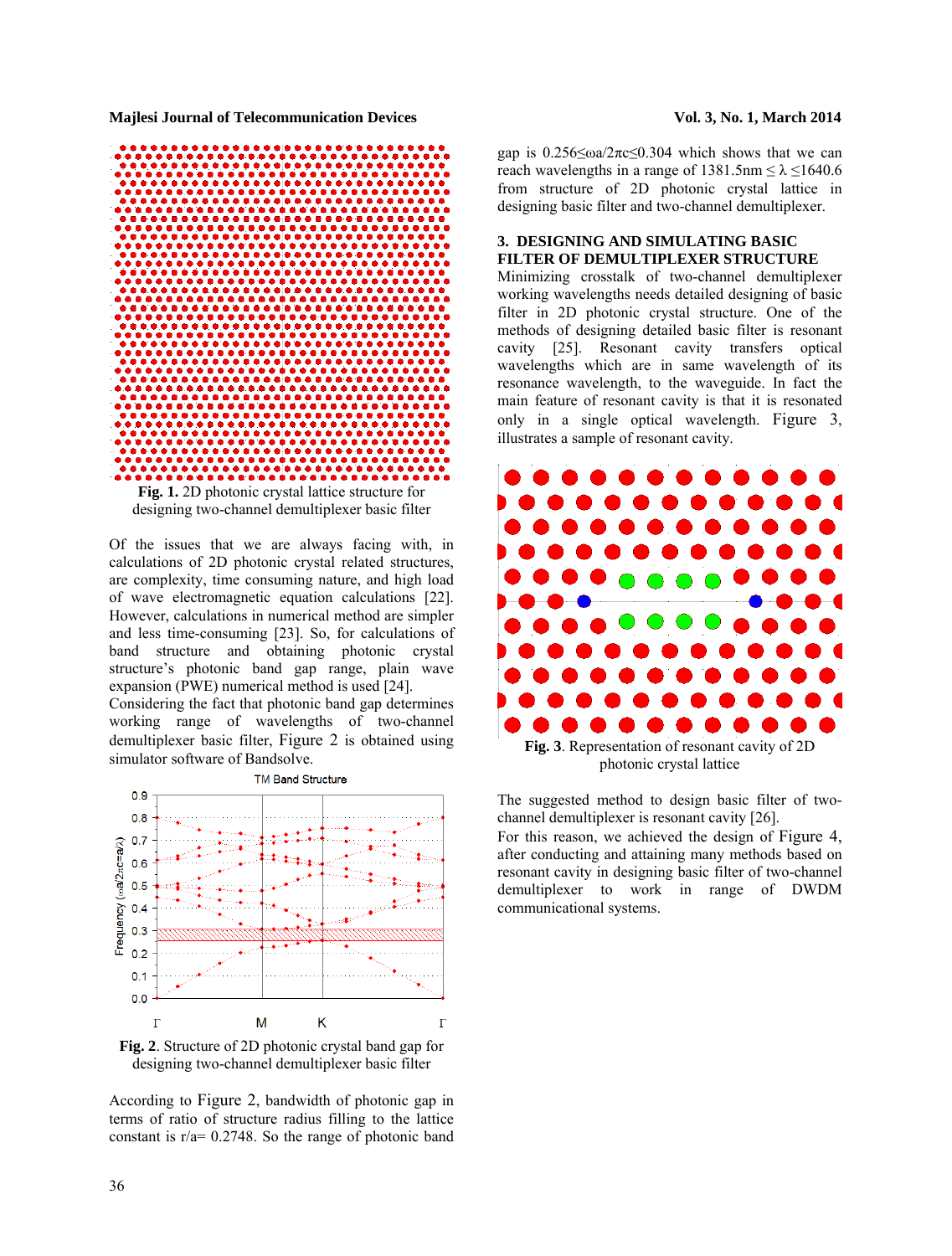

Figure 4, shows that input waveguide, resonant cavity, and output waveguide are of characteristics of basic filter. According to working wavelength in photonic band gap and band structure range, we considered changes of central defect distance without change from each other limited to 69nm and side defects of resonant cavity which act like mirror 96nm, and refractive index  $n=2.78$ .

According to the high complexity, calculations of simulating output wavelength of demultiplexer basic filter suggested by FullWave software [27], has been obtained from finite difference time domain (FTDT) numerical method [28 , 29], and Figure 5, shows output wavelengths of suggested basic filter.





**Fig. 5**. Output spectrum of suggested two-channel demultiplexer basic filter of 2D photonic crystal lattice a) linear scale b) dB scale.

# **4. DESIGNING AND SIMULATING DEMULTIPLEXER**

Now, after designing and analyzing basic filter based on resonant cavity and obtaining its wavelength spectrum, we start designing T-shaped two-channel demultiplexer which is proper for DWDM communicational systems. Designing two-channel demultiplexer has been inspired by plan [26]. Structure of demultiplexer in Figure 6, composed for receiving spectrum of optical wavelengths from input waveguide, for selecting working wavelength in range of DWDM communicational systems from resonant cavity, and for amplifying desired wavelength from output waveguide (or the defect formed in output wavelength).



**Fig. 6**. T-shaped two-channel demultiplexer of 2D photonic crystal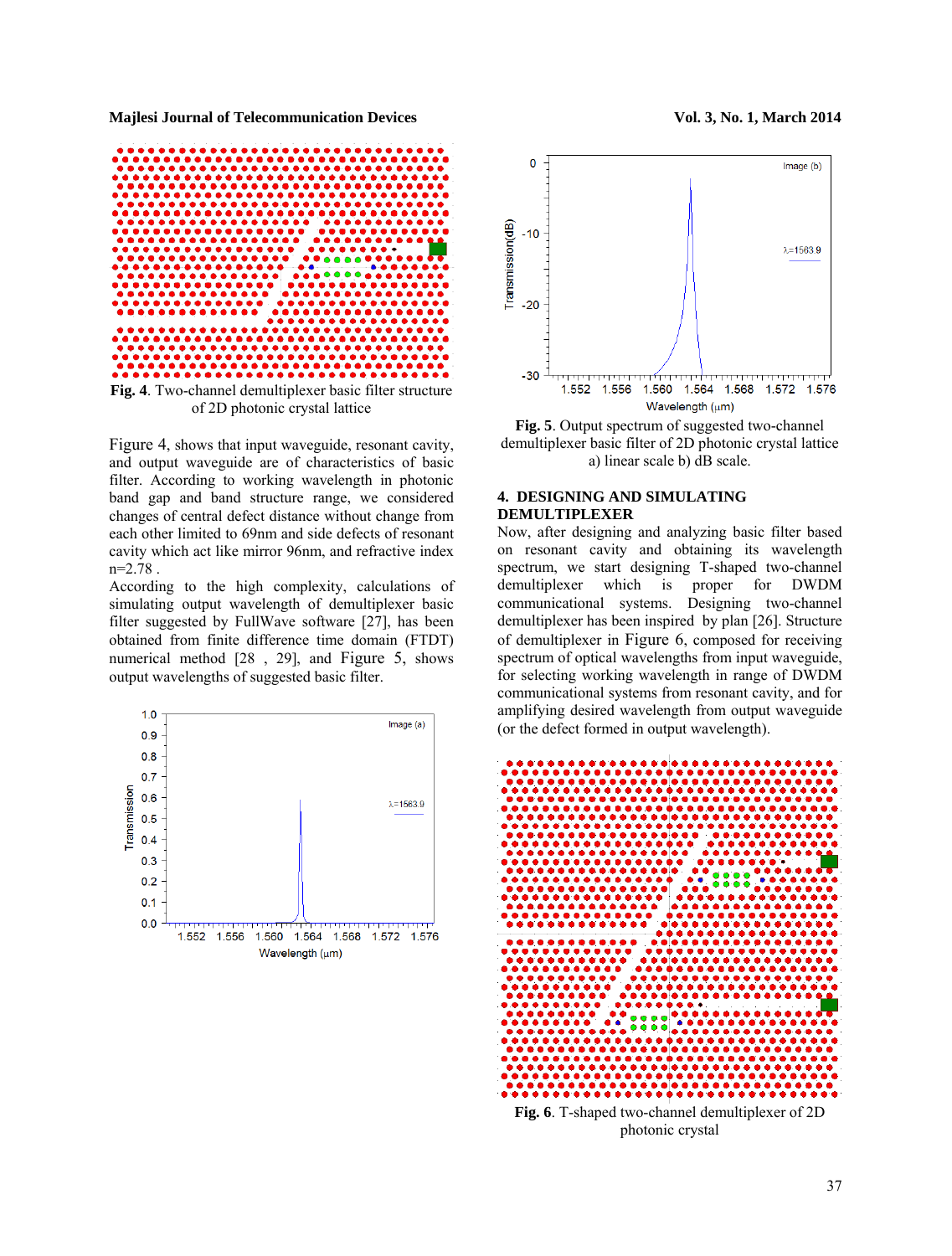Channels 1 and 2 of designed two-channel demultiplexer in sides of resonant cavities are equal to constant defect value of 96nm, and distance of central cavities from each other without change in central defects are 68nm for channel 1 and 96nm for channel 2. Refractive index for demultiplexer structure has also been considered as constant of n=2.81 . Extraction of output wavelengths of two-channel demultiplexer of Figure 7, has been simulated by FullWave software [27] and its calculations are run in numerical method of finite difference time domain (FTDT) [28], [29].



**Fig. 7**. Transfer spectrum of T-shaped two channel demultiplexer of 2D photonic crystal a) linear scale b) dB scale

### **5. RESULTS OF SIMULATION**

Using simulation of designing basic filter and by improving its refractive index condition, we simulated two-channel multiplexer based on photonic crystal structure. To decrease demultiplexer crosstalk we considered refractive index, lattice constant, and cavity radius as n=2.81, 420nm, and 115nm respectively. Since we needed exact calculation of structure, we used PML boundary condition for simulating [30]. Structure of has been composed of demultiplexer in TM mode,

and 33\*38 aerial cylinders respectively in X and Z axes.

To decrease crosstalk in two-channel demultiplexer we designed structure of resonant cavity of photonic crystal lattice in a way that bandwidth of wavelengths ( $Δλ$ ) be less than or equal to 0.3nm. This advantage of extreme narrow bandwidth of wavelength would cause high quality in isolating wavelengths from each other in two-channel demultiplexer. By proper designing of two-channel demultiplexer resonant cavity in structure of 2D photonic crystal, according to figure 7a, bandwidth of channel 1 became 0.3 nm, in central wavelength of 1579.2nm, and bandwidth of channel 2 became 0.2nm, in central wavelength of 1580nm. In Table 1 results of calculations related to quality factor Q has been presented as 5264 for channel 1 and 7900 for channel 2 respectively.

**Table 1.** Results of simulating output spectrum of twochannel demultiplexer

| Quality | $\Delta\lambda$ (nm) | Transmission | $\lambda$ (nm) | Channel |  |
|---------|----------------------|--------------|----------------|---------|--|
| factor  |                      | domain       |                |         |  |
|         |                      |              |                |         |  |
| 5264    | 0.3                  | 62.61%       | 1579.2         |         |  |
| 7900    |                      | 63.38%       | 1580.0         |         |  |

For channels 1 and 2, ultra high quality factor and ultra narrow bandwidth show that we have obtained minimum crosstalk in two-channel demultiplexer, according to figure 7b. Results of calculations in dB scale of figure 7b, according to table 2 show that crosstalk effect of channel 1 in channel 2 is -19.62 dB and crosstalk effect of channel 2 in channel one is -24.59 dB.

**Table 2.** Results of two-channel demultiplexer

| crosstalk values |              |   |  |  |  |
|------------------|--------------|---|--|--|--|
| Channel          | X+12<br>71 Y |   |  |  |  |
|                  | $-19.64$     | - |  |  |  |
|                  |              |   |  |  |  |

#### **6. CONCLUSION**

In this article, decreasing crosstalk phenomenon in twochannel demultiplexer was designed and simulated using 2D photonic crystal structure. Spectrum of output wavelength range of channels 1 and 2 of two-channel demultiplexer structure with average of 62.99% show proper power of optical wavelength transfer for working in DWDM communicational systems. With ultra narrow bandwidth mean of 0.25nm, and achieving quality factor Q with extraordinary mean value of 6582, we obtained minimizing crosstalk phenomenon of channels to each other with average of -21.11 dB. Therefore, this two-channel demultiplexer is an ideal 2D photonic crystal structure for use in DWDM communicational systems considering high channel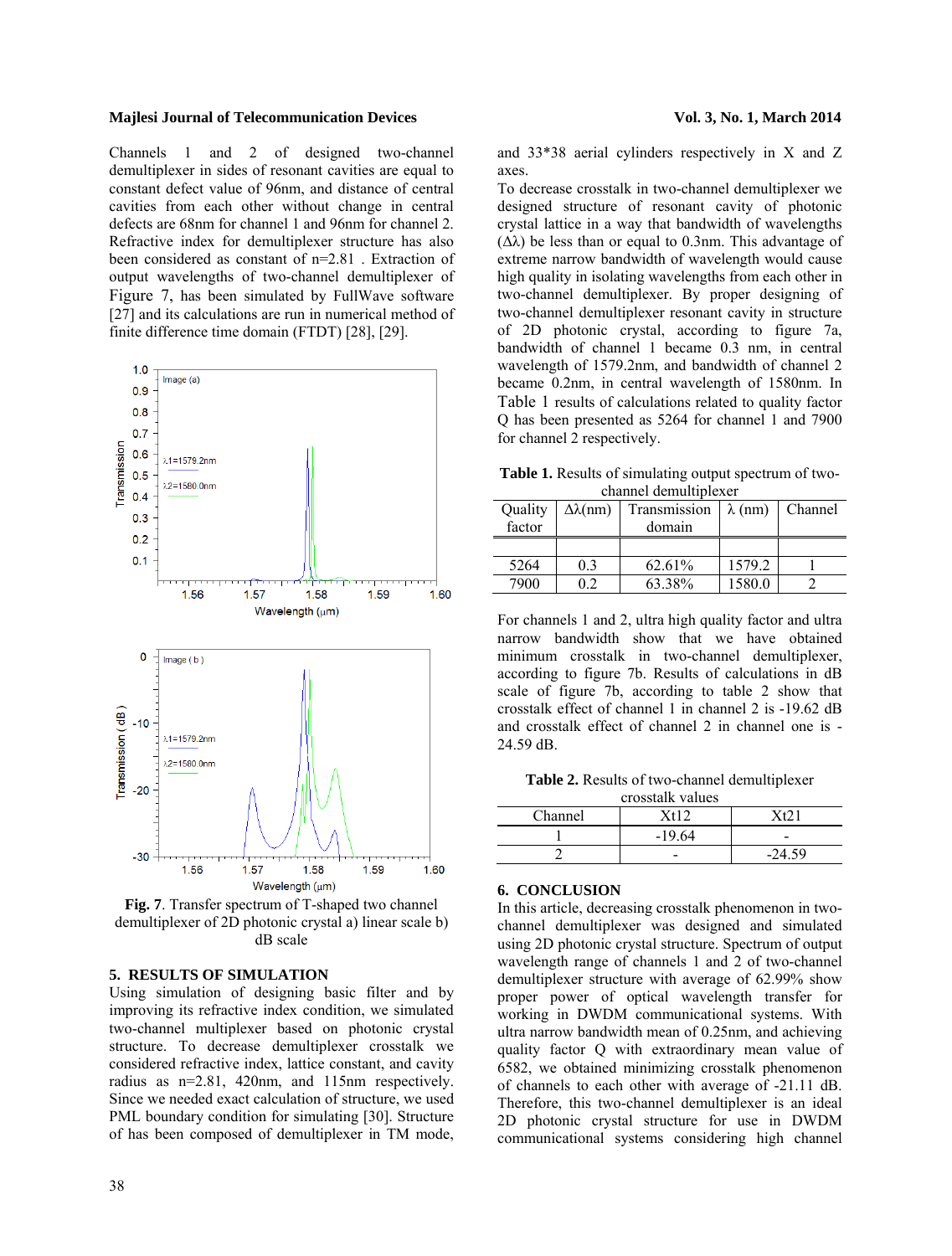spacing of channels from each other with distance of 0.8nm and reduction of crosstalk phenomenon to average of -22.11 dB.

#### **REFERENCES**

- [1] J. D. Joannopoulos, S. G. Johnson, J.N. Winn, and R. D. Meade, **"Photonic Crystals: Molding The Flow Of Light,"** *Princeton: Princeton University Press*, 2nd Ed, 2008.
- [2] I. Kuon, and K.Ohtaka, **"Photonic crystals: physics, fabrication and applications,"** Vol. 94, Berlin, Springer Verlag, 2004.
- [3] Z. Yi-Nan, L. Ke-Zheng, W. Xue-Hua, and j. Chong-Jun, **"A compact in-plane photonic crystal channel drop filter,"** *Chin. Phys. B*, Vol. 20, No. 7, 2011.
- [4] M. Bayindir, and E. Ozbay, **"Band-Dropping Via Coupled Photonic Crystal Waveguides,"** *Opt. Express*, Vol. 10, No. 22, 2002.
- [5] K. Fasihi, and Sh. Mohammadnejad**, "Highly Efficient Channel-Drop Filter With A Coupled**  Cavity-Based Wavelength-Selective **Feedback,"** *Optics Express*, Vol. 17, pp. 8983-8997, 2009.
- [6] H. Takano, B.S. Song, T. Asano, and S. Noda, **"Highly efficient multi-channel drop filter in a twodimensional hetero photonic crystal,"** *Optics express*, Vol. 14, pp. 3491-3496, 2006.
- [7] M. Djavid, and M.S. Abrishamian, **"Multi-channel drop filters using photonic crystal ring resonators,"** *Optik-International Journal for Light and Electron Optics*, Vol. 123, pp.167-170, 2012.
- [8] R. Selim, D. Pinto, and S.S.A. Obayya, **"Novel fast photonic crystal multiplexer-demultiplexer switches. Optical and quantum electronics,"** Vol. 42, pp. 425-433, 2011.
- [9] M. A. Mansouri-Birjandi, M. K. Moravvej-Farshi, and A. Rostami, **"Ultrafast low-threshold all-optical switch implemented by arrays of ring resonators coupled to a Mach-Zehnder interferometer arm: based on 2D photonic crystals***," Applied optics*, Vol. 47, pp. 5041-5050, 2008.
- [10] M. Zhang, R. Malureanu, A. C. Krüger, and M. Kristensen, **"1x3 beam splitter for TE polarization based on self-imaging phenomena in photonic crystal waveguides,"** *Optics Express*, Vol. 18, pp. 14944-14949, 2010.
- [11] J. H. Den Besten, R. G. Broeke, M. Van Geemert, J. J. M. Binsma, F. Heinrichsdorff, T. Van Dongen, T. De Vries, E. A. J. M. Bente, X. J. M. Leijtens and M. K. Smit, **"A compact digitally tunable seven-channel ring laser,"** *Photonics Technology Letters*, *IEEE*, Vol. 14, pp. 753-755, 2002.
- [12] J. K. Yang, M. K. Seo, I. K. Hwang, S. B. Kim, and Y. Lee, H, **"Polarization-selective resonant photonic crystal photodetector,"** *Applied Physics Letters*, Vol. 93, pp. 211103-211103, 2008.
- [13] J. M. Brosi, C. Koos, L. C. Andreani, M. Waldow, J. Leuthold, and W. Freude, **"High-speed low-voltage electro-optic modulator with a polymer-infiltrated silicon photonic crystal waveguide,"** *Opt. Express*, Vol. 16, pp. 4177-4191, 2008.
- [14] Yablonovitch, E. **"Inhibited spontaneous emission in solid-state physics and electronics,"** *Physical review letters*, Vol. 58, pp. 2059-2062, 1987.
- [15] S. John, **"Strong localization of photons in certain disordered dielectric superlattices***," Physical review letters*, Vol. 58, pp. 2486-2489, 1987.
- [16] E.M. Purcell, **"Spontaneous emission probabilities at radio frequencies,"** *Physical Review*, Vol. 69, No. 681, 1946.
- [17] C. M. Bowden, J. P. Dowling, and H.O. Everitt, **"Development and Applications of Materials Exhibiting Photonic Band Gaps Introduction,"** *Journal of the Optical Society of America B Optical Physics*, Vol. 10, pp. 280-282, 1993.
- [18] O. Painter, R. K. Lee, A. Scherer, A. Yariv, J. D. O'brien, P. D. Dapkus, and I. Kim, **"Two-dimensional photonic band-gap defect mode laser,"** *Science*, Vol. 284, pp. 1819-1821, 1999.
- [19] W. Jiang, J. Zou, L. Wu, Y. Chen, C. Tian, B. Howley, X. Lu, and R. T. Chen, **"Theoretical and Experimental Study of Photonic Crystal Based Structures for Optical Communication Applications,"** *In Proc. of SPIE Vol*, Vol. 5360, pp. 191, 2004.
- [20] A. E. Akosman, M. Mutlu, H. Kurt, and E. Ozbay, **"Compact wavelength de-multiplexer design using slow light regime of photonic crystal waveguides,"** *Optics Express*, Vol. 19, pp. 24129-24138, 2011.
- [21] Y. Nagpal, and R. K. Sinha, **"Modeling of photonic band gap waveguide couplers,"** *Microwave and optical technology letters*, Vol. 43, pp. 47-50, 2004.
- [22] J. C. Maxwell, **"A dynamical theory of the electromagnetic field,"** *Philosophical Transactions of the Royal Society of London*, Vol. 155, pp. 459-512, 1865.
- [23] M. I. Hussein, **"Reduced Bloch mode expansion for periodic media band structure calculations,"** *Proceedings of the Royal Society A: Mathematical, Physical and Engineering Science*, Vol. 465, pp. 2825- 2848, 2009.
- [24] S. Shi, C. Chen, and D. W. Prather, **"Plane-wave expansion method for calculating band structure of photonic crystal slabs with perfectly matched layers,"** *JOSA A*, Vol. 21, pp. 1769-1775, 2004.
- [25] G. Manzacca, D. Paciotti, A. Marchese, M. S. Moreolo, and G. Cincotti, **"2D photonic crystal cavity-based WDM multiplexer. In Transparent Optical Networks,"** *2006 International Conference on IEEE*, Vol. 4, pp. 233-236, 2006.
- [26] A. Rostami, H. Habibiyan, F. Nazari, A. Bahrami, & H. A. Banaei, **"A novel proposal for DWDM demultiplexer design using resonance cavity in photonic crystal structure,"** *In Communications and Photonics Conference and Exhibition (ACP), IEEE*, Vol. 2009, pp. 1-9, 2009.
- [27] G. P. Agrawal, **"Lightwave technology: telecommunication systems,"** Wiley-Interscience, 2005.
- [28] A. Taflove, S. C. Hagness, and A. House, **"Computational Electrodynamics: The Finite-Difference Time-Domain Method,"** Arteech House, Boston, 2nd Ed, 2000.